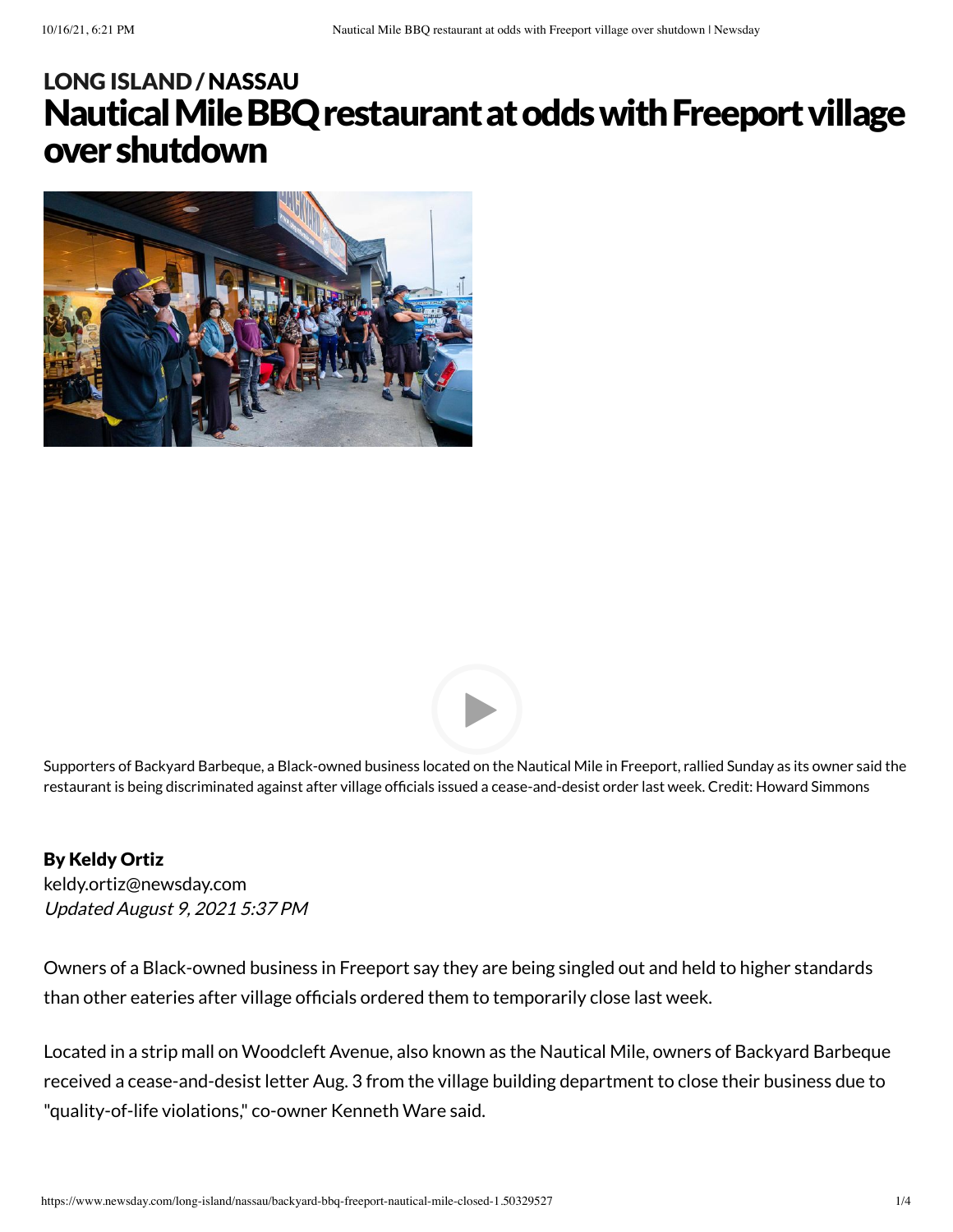The village cited an instance of violence outside the establishment and said "this location has been a focal point of police attention." The letter said the restaurant"jeopardizes the health, safety and welfare of persons frequenting the premises and the surrounding community."

Ware and a childhood friend, Michael Toney, took over the business in November from Ware's father, Archie, who opened it in September 2018. Since he began operating the eatery, Ware said he feels he has been singled out for scrutiny. He said he has had "numerous visits" from the State Liquor Authority along with the Nassau County Health Department, and also received a ticket for playing music outside.

"We just feel that we haven't been treated fair," said Ware, 32, who recently filed an appeal to the village's closure that enabled the business to reopen Friday pending a hearing.

On Sunday, about 24 people rallied in support of the owners outside the establishment, chanting at times: "Minding my Black business" while listening to four speakers.

Richard Paul, an intervention counselor at STRONG Youth, an anti-gang advocacy group based in Uniondale, said the owners have supported the organization, which hosted a forum on youth violence last month that included people from Freeport, Roosevelt, Uniondale, Westbury and Hempstead.

### Get the Nassau news this week newsletter!

The biggest news, politics and crime stories in Nassau County, in your inbox every Friday at noon.

#### Email address

Sign up

By clicking Sign up, you agree to our [privacy](https://www.newsday.com/privacy) policy.

"Mr. Ware illustrates that individuals from our communities can become successful entrepreneurs," Paul said, adding:"What message are we communicating to our youth if Backyard Barbeque is no longer allowed to stay in business when that's the same establishment that invited them into their doors and educated them, fed them and most importantly treated them like the family that we are?"

Senior Pastor Arthur L. Mackey Jr. of the Roosevelt-based Mount Sinai Baptist Church Catherdral said the "discrimination" the owners experienced "is unacceptable."

"We're here to stand with the proud proprietors of Backyard Barbeque, a Black-owned business that is moving forward and making a difference," Mackey Jr., a former Freeport resident, said.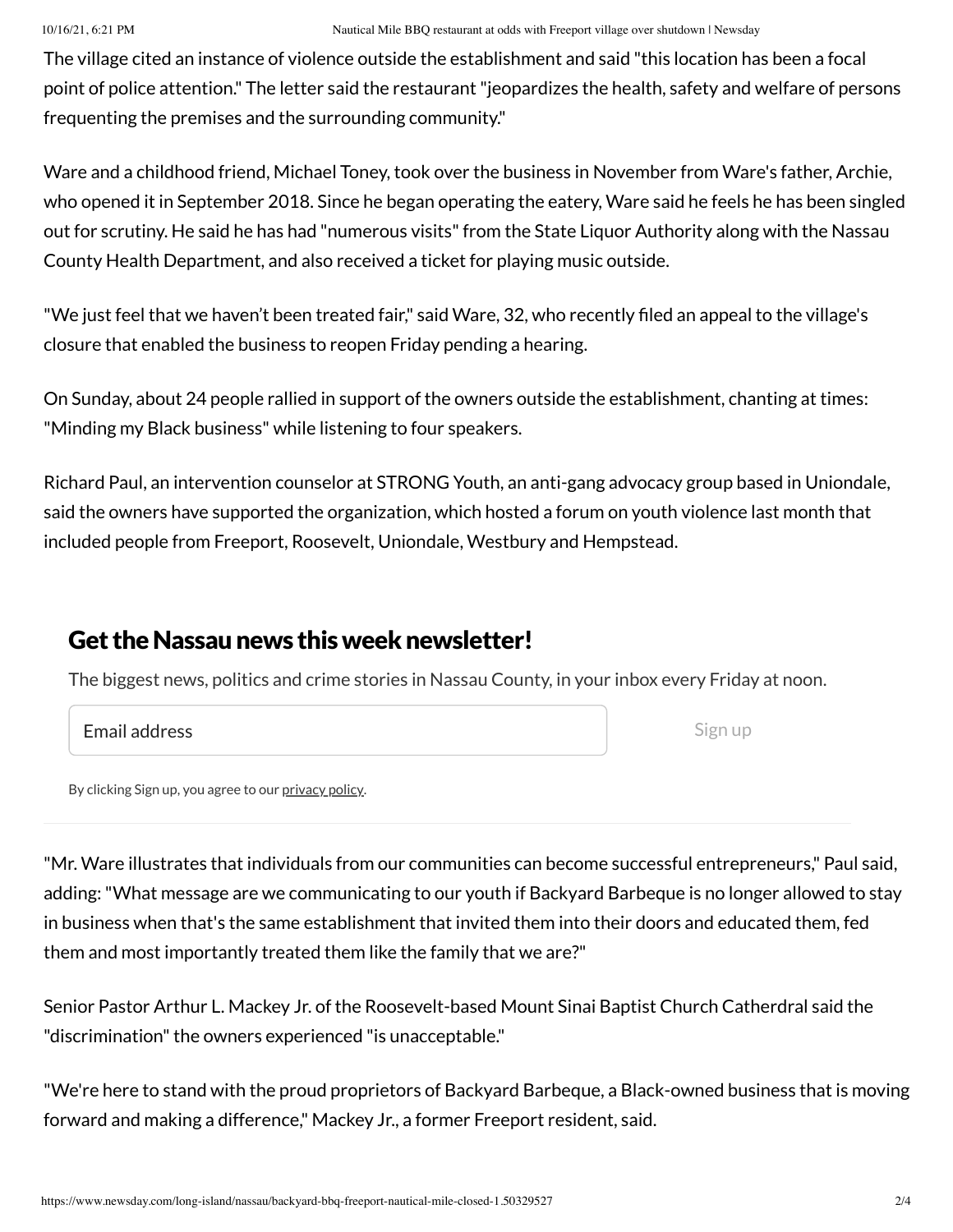On June 20, according to the village, Freeport officials said police saw 10 to 15 people fighting in the parking lot of the establishment, and someone "appeared to be concealing a handgun in their waistband" and then ran away. That person was not caught and the business had two front windows damaged, village officials said.

On June 21, a weapon was located in the flower bed of an adjoining property, village officials said in the letter, as the location "has been a focal point of police attention during the late-night hours with groups congregating in the parking lot."

A man was hurt at a neighboring restaurant, Ware said, and "spilled over into our parking lot."

Ware said none of the incidents were directly related to his restaurant and while similar violence has occurred elsewhere in Freeport, it hasn't resulted in businesses being shut down.

Village attorney Howard Colton, who confirmed the business received a cease-and-desist letter, could not comment while the case remains pending. Colton said a business owner has the right to a hearing to appeal a cease-and-desist letter and, once an appeal is made, a business can open until a decision is made.

Ware said he was surprised by the process because "nothing on that letter says that if we give a request of an appeal that we can open up immediately." Ware said he filed the appeal after he received a phone call Thursday from Mayor Robert Kennedy telling him about the process.

According to the village code, appeals must be filed with the village clerk within 20 days of closure. Ware and Toney have a hearing scheduled for later this month.

Toney said that while growing up, he and Ware used to hang out on the Nautical Mile and are proud that they have become business owners there.

"We feel as young Black men owning a business on the Nautical Mile, this is a big accomplishment," he said, adding that the ordeal with the village "is playing with our livelihood."

> By Keldy Ortiz [keldy.ortiz@newsday.com](mailto:keldy.ortiz@newsday.com?subject=Nautical%20Mile%20BBQ%20restaurant%20at%20odds%20with%20Freeport%20village%20over%20shutdown&body=Owners%20of%20a%20Black-owned%20business%20in%20Freeport%20say%20they%20are%20being%20singled%20out%20and%20held%20to%20higher%20standards%20than%20other%20eateries%20after%20village%20officials%20ordered%20them%20to%20temporarily%20close%20last%20week.%20Locate%0D%0Ahttps://www.newsday.com/long-island/nassau/backyard-bbq-freeport-nautical-mile-closed-1.50329527)

#### **SPONSORED CONTENT**

# 10 [Reasons](https://www.newsday.com/services/sponsored-content/promoted-1.8594397?prx_t=v_0GAWJRPAhrALA&ntv_acpl=766086&ntv_acsc=2&ntv_fr) to Get to Staller Center This Fall

BY [STALLER](https://www.newsday.com/services/sponsored-content/promoted-1.8594397?prx_t=v_0GAWJRPAhrALA&ntv_acpl=766086&ntv_acsc=2&ntv_fr) CENTER FOR THE ARTS